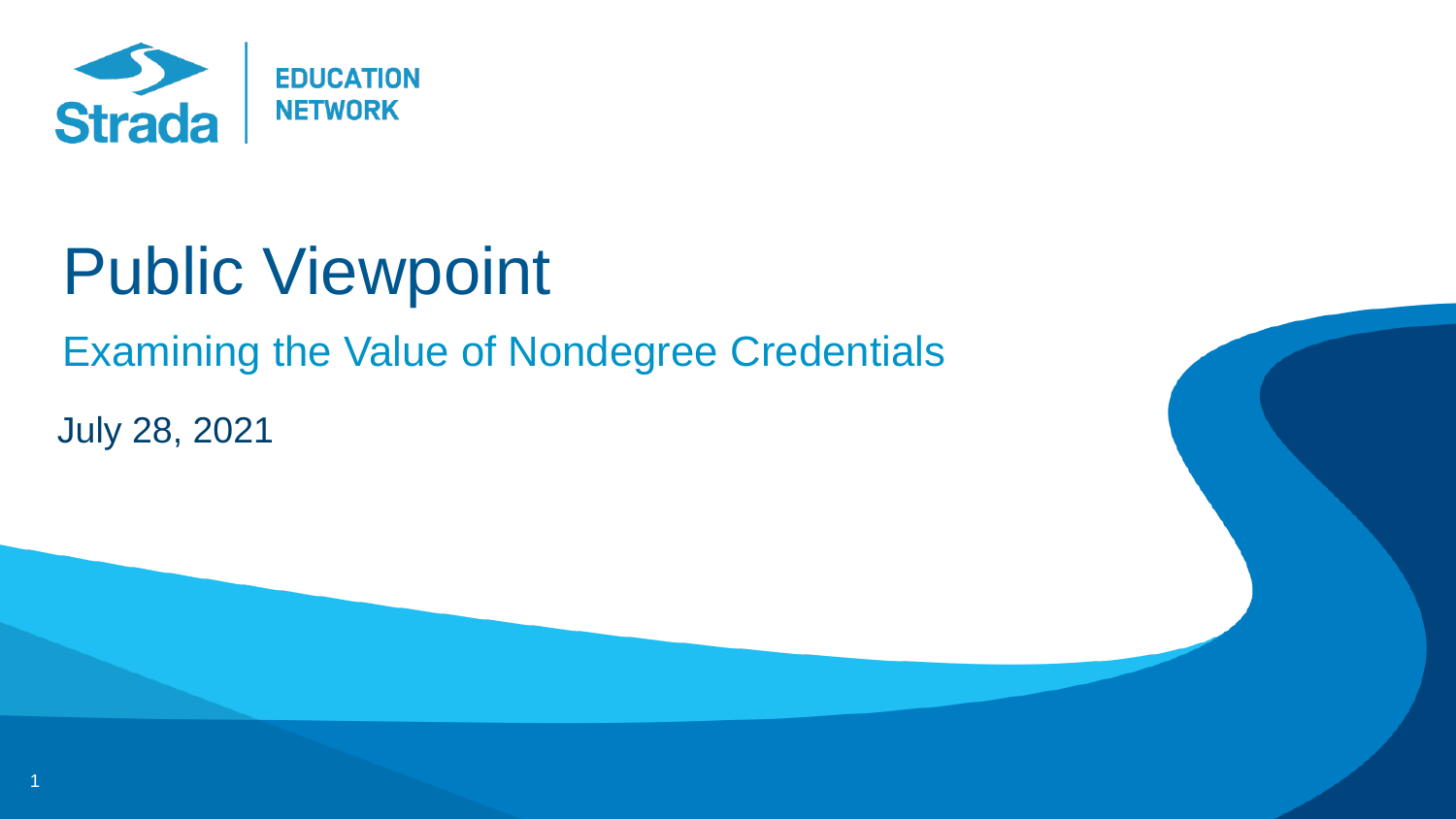### Since the onset of the pandemic, Americans have expressed a consistent preference for **nondegree** and **skills training** options

Preferred education option if you were to enroll in the next six months:



Strada Center for Consumer Insights Public Viewpoint survey, April 15-Aug. 6, 2020. Base: adults ages 18 and older, n=5,272. \*Courses for skills training or personal development. \*\*Certificate, certification, or license.

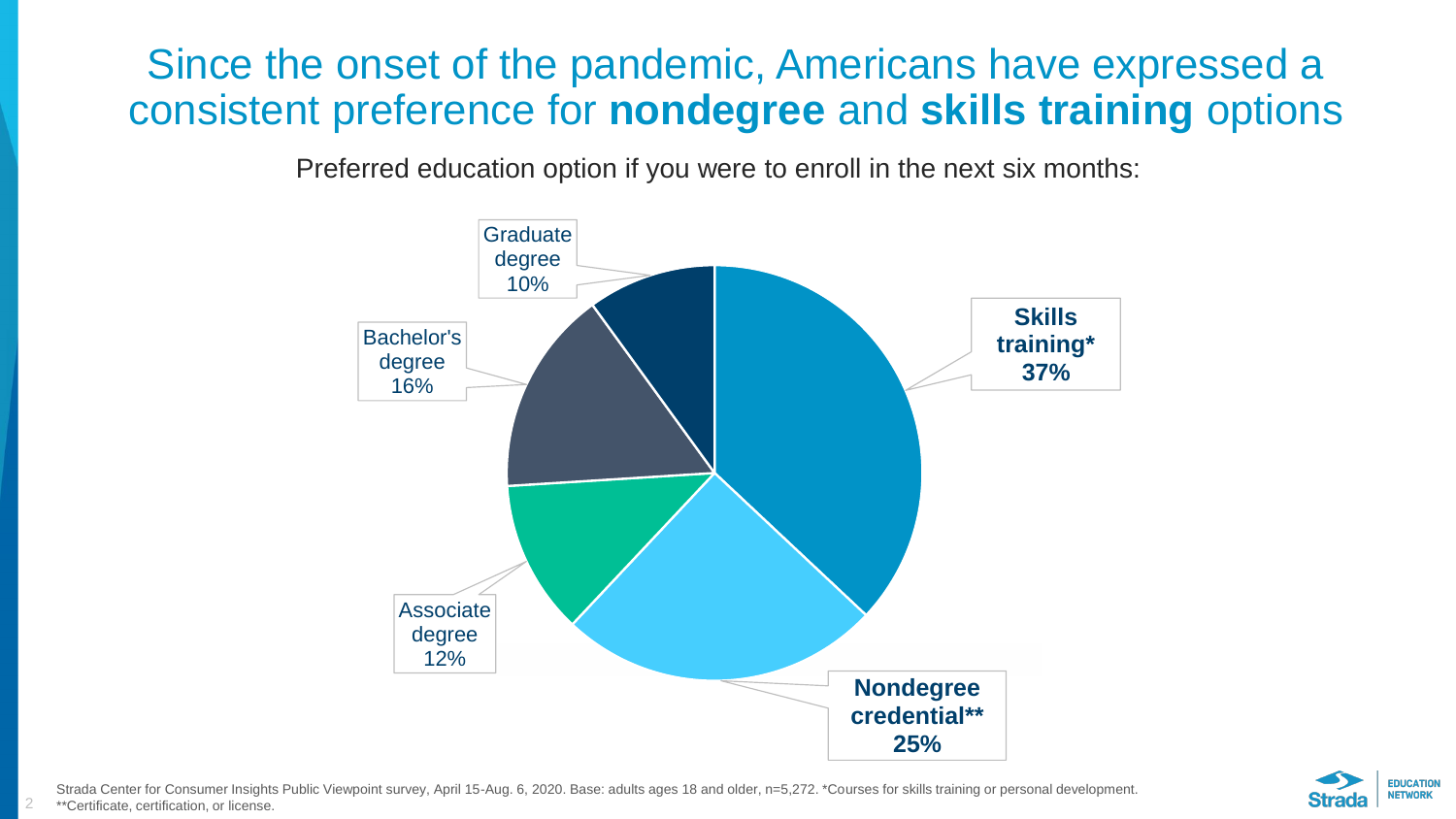Interest is high and growing, but questions about quality and value remain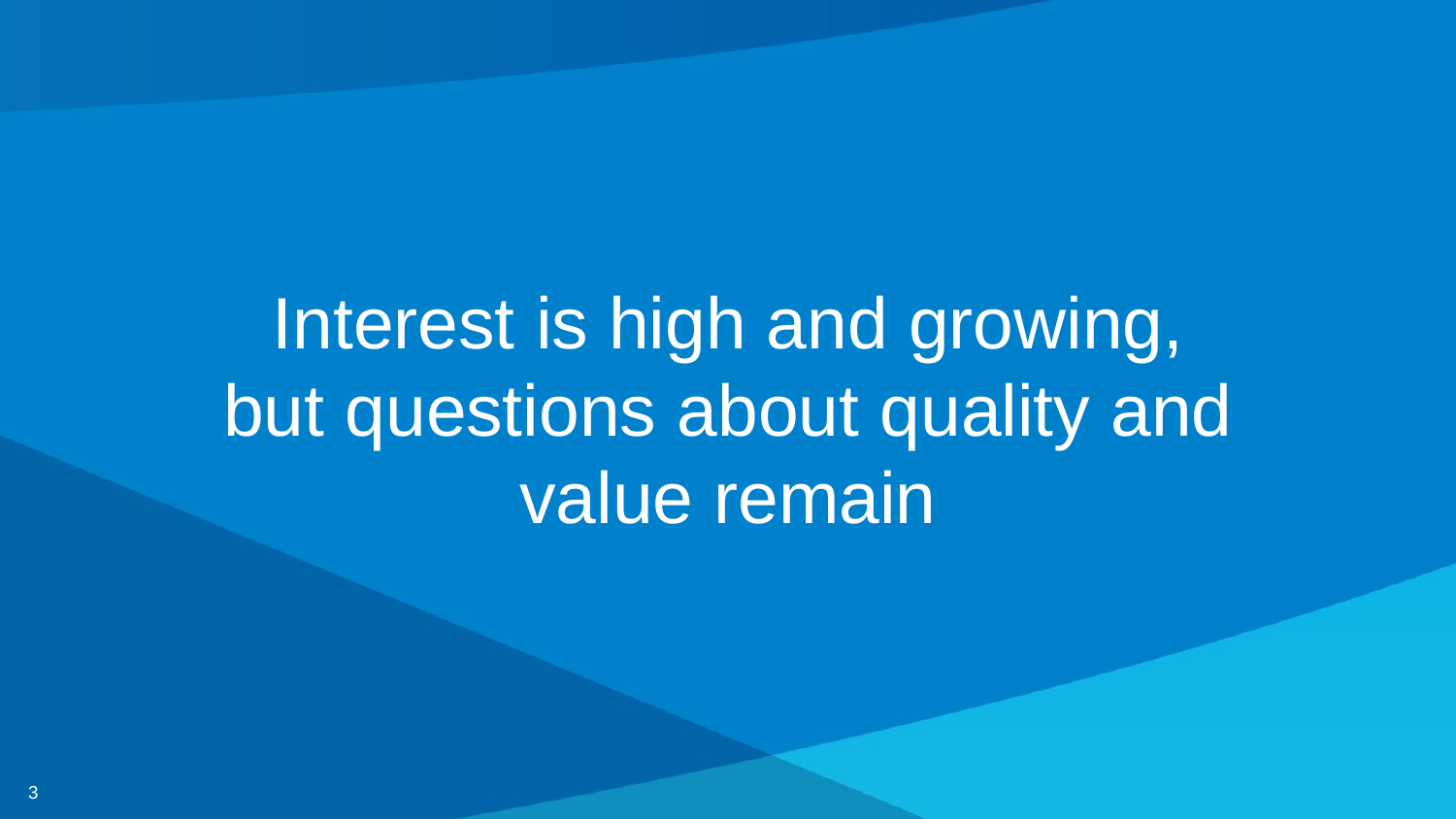# 2020 Strada-Gallup Education Survey

- Nationally representative mail and web survey of nearly 14,000 adults of varying education levels
- Fielded April to December 2020
- Detailed questions about nondegree credentials:
	- Type of credential
	- Provider
	- Length
	- Alumni perspectives of quality and value

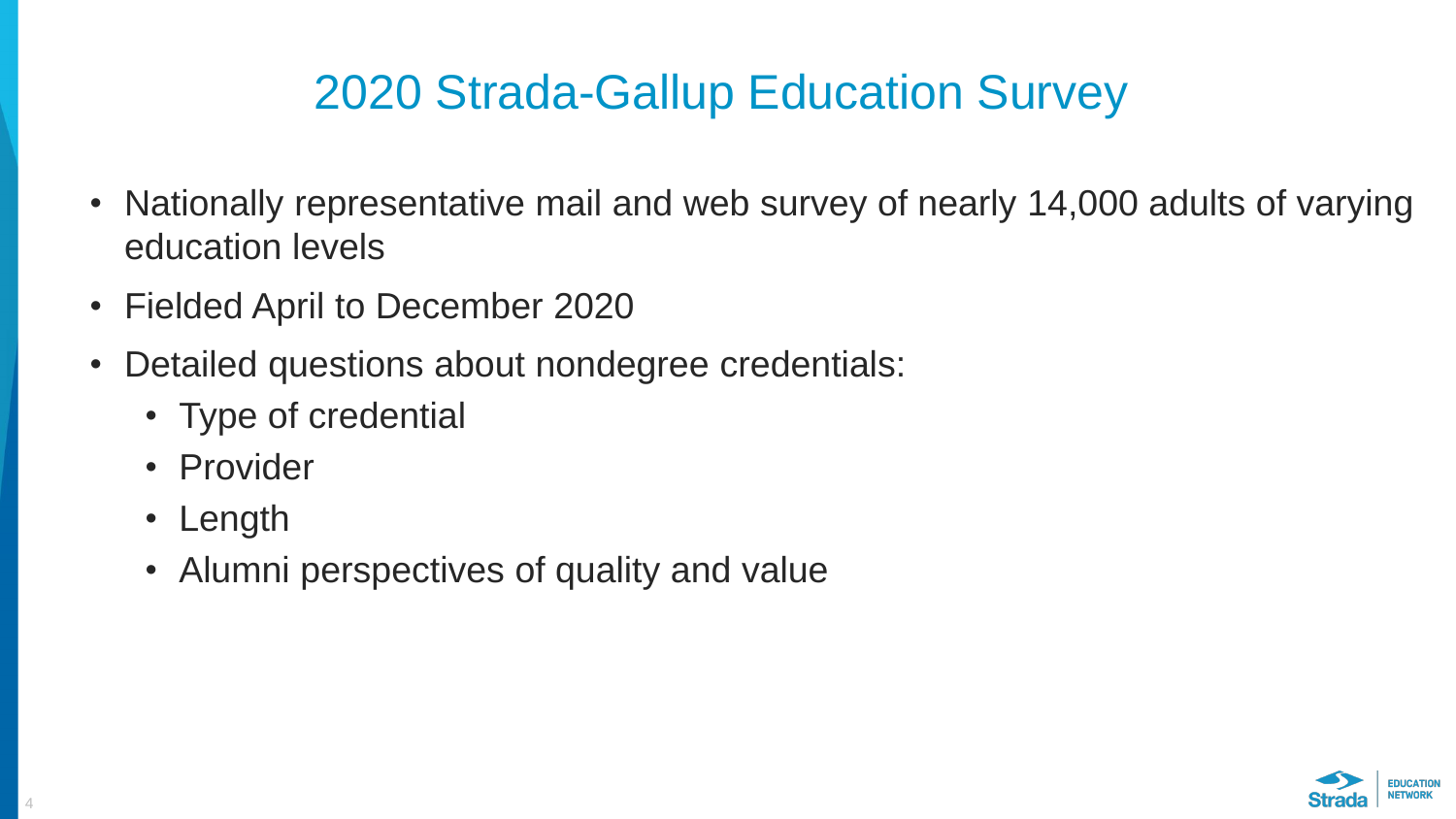# Types of nondegree credentials

#### Educational certificate

- Similar to degree programs but usually shorter
- Complete sequence of courses in career, technical, trade, vocational, or professional education program
- Does not include attendancebased certificates

#### Professional license/certification

- Shows an individual has the required qualifications to work in a specific job or occupation
- Usually requires passing an exam

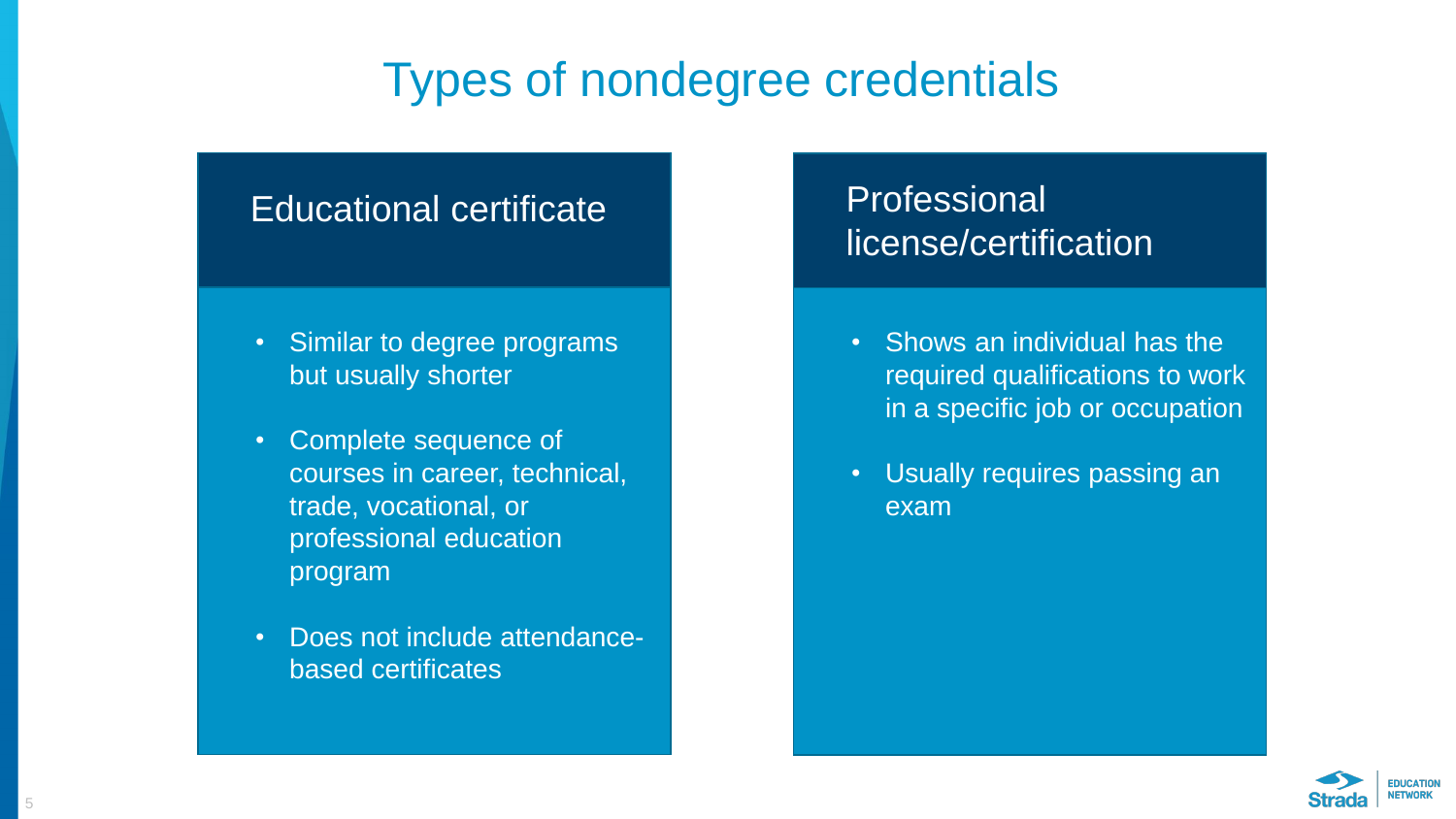# Understanding the Nondegree Credential Market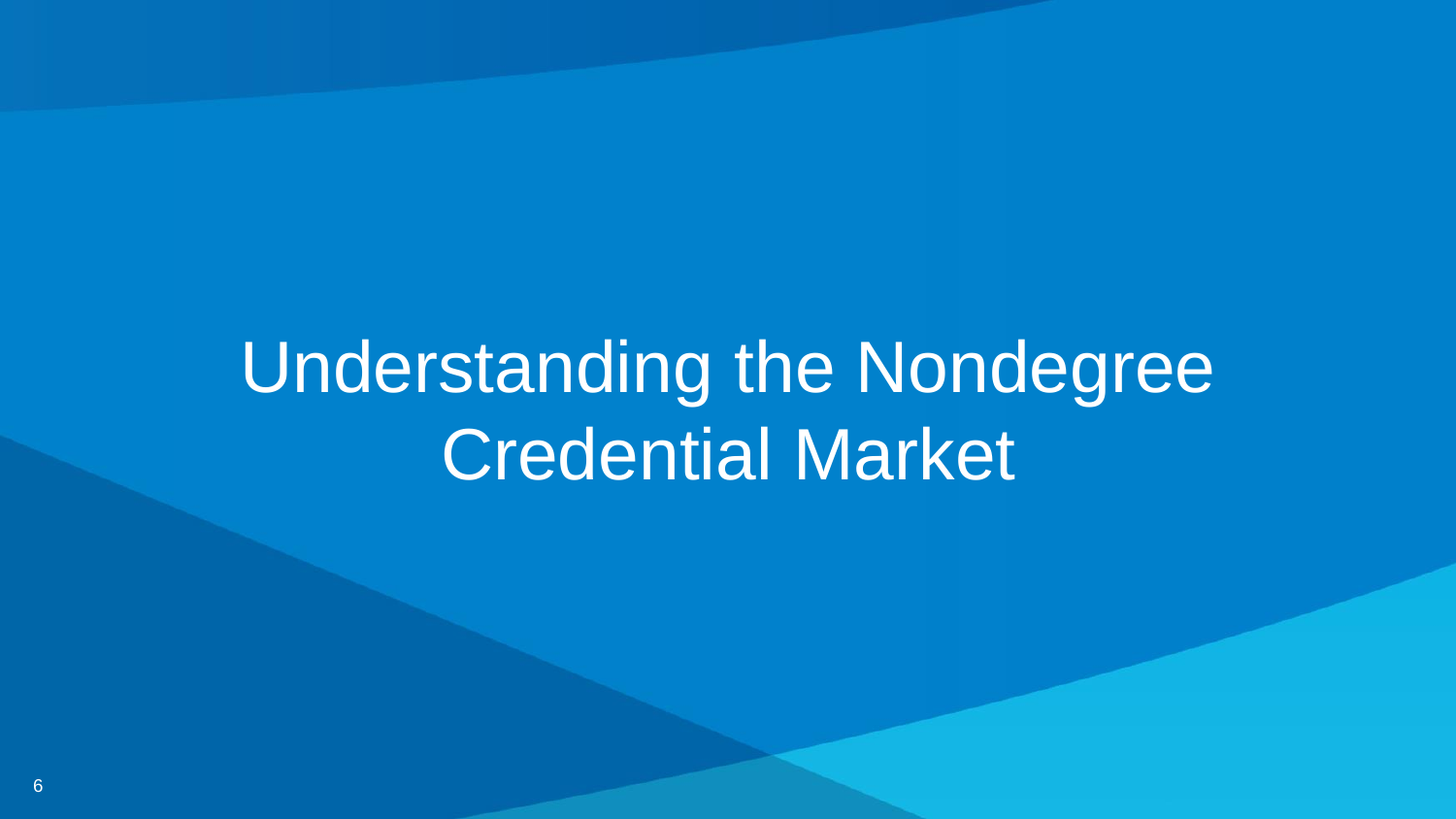2 in 5 working-age adults have completed a nondegree credential; 1 in 5 report it as their highest level of education

#### Nondegree credential attainment





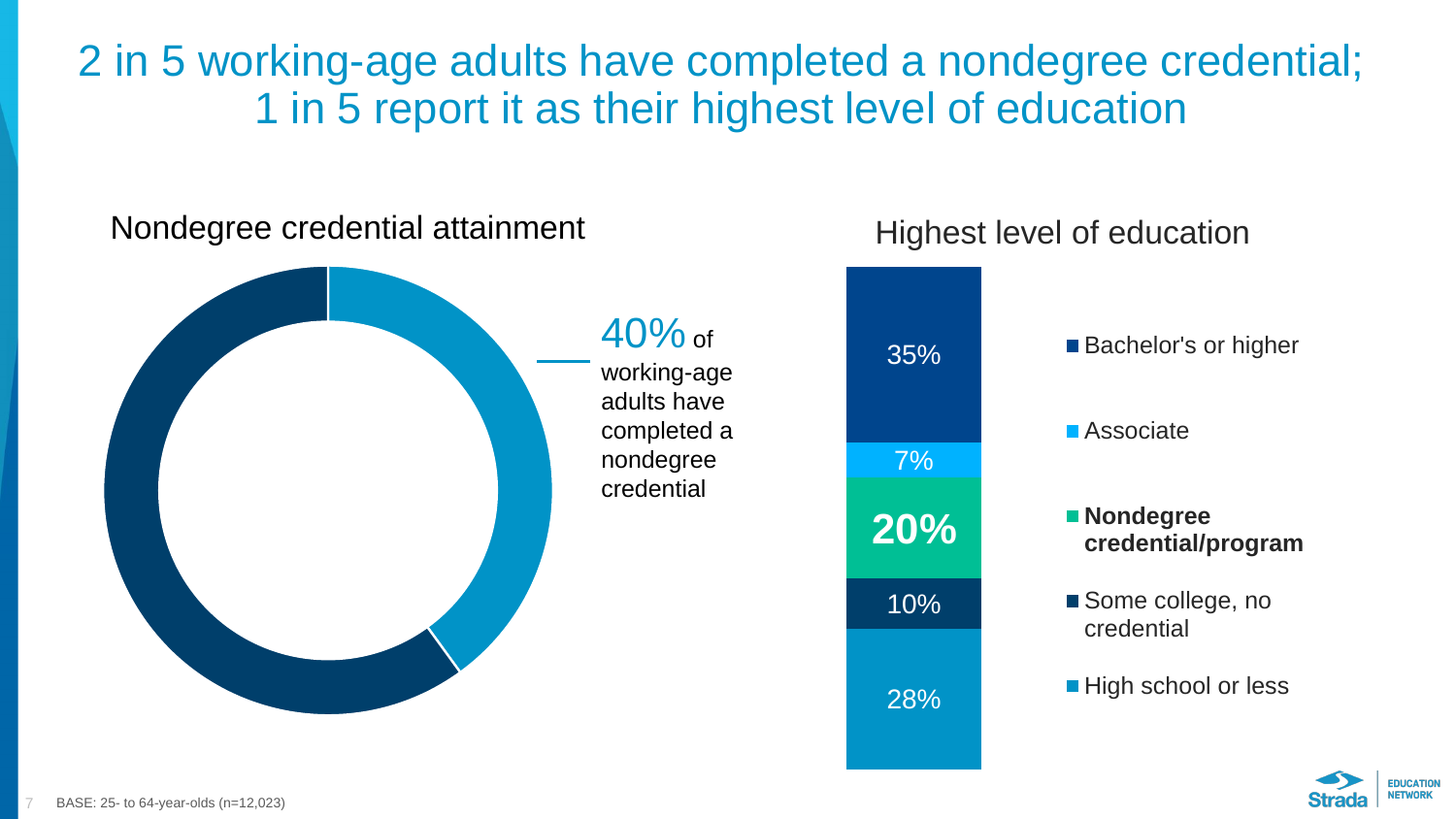# The institutions that issue nondegree credentials are diverse

Issuers of nondegree credentials



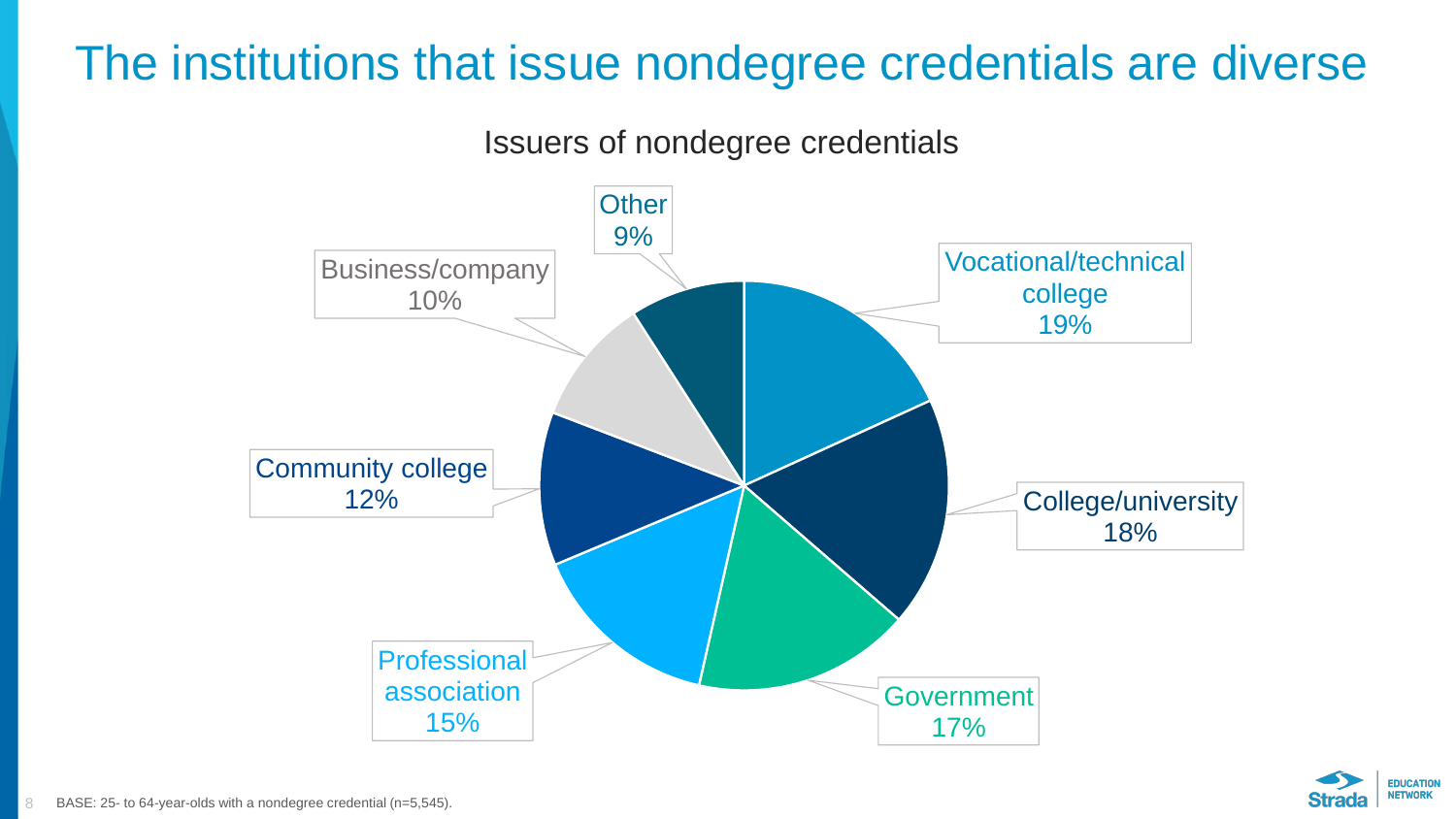Examining the Quality and Value of Nondegree **Credentials**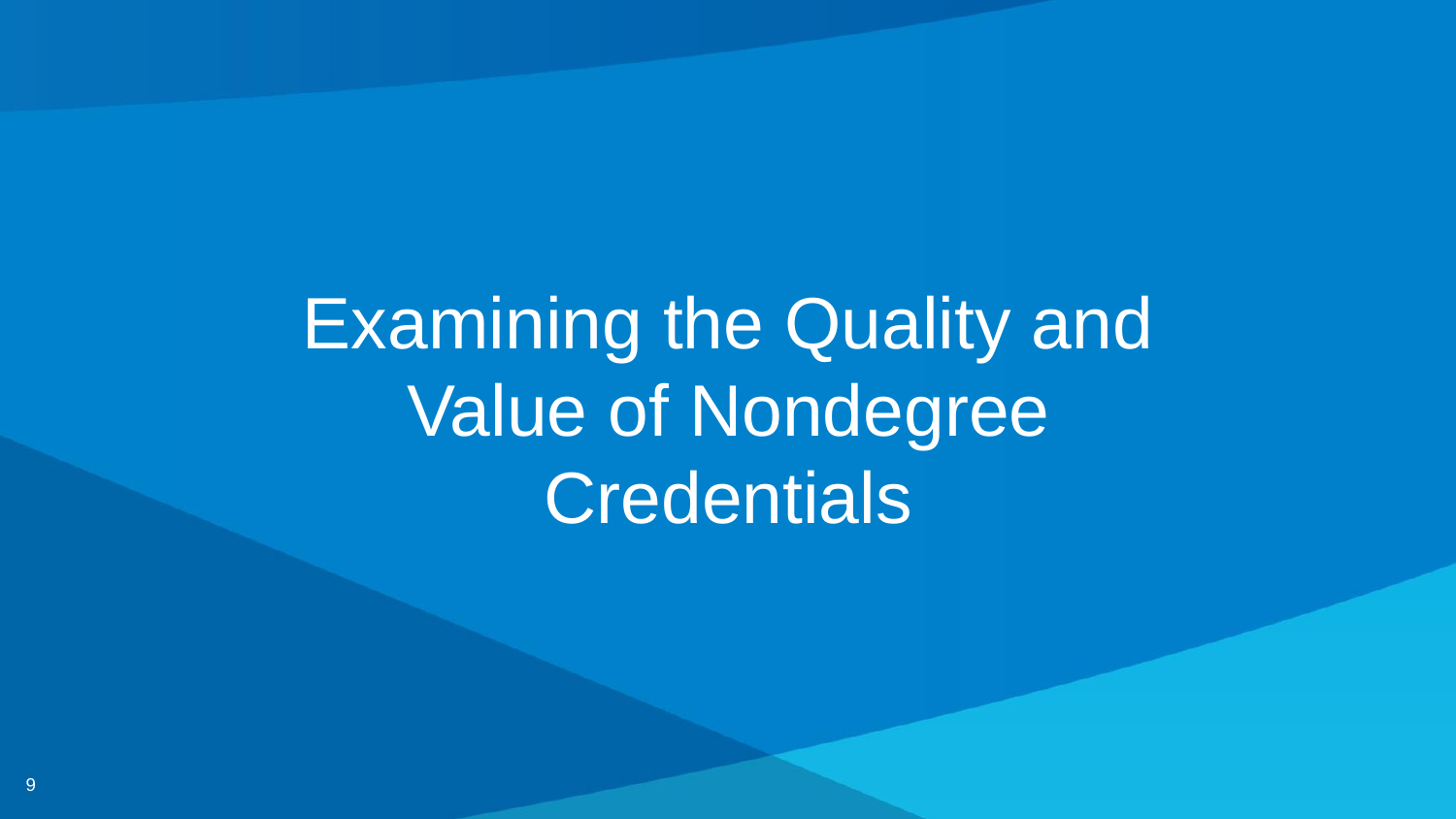## Outcome Measurement Framework

#### Alumni Perspectives of Quality and Value

- Was it worth the cost?
- Did it help you achieve your goals?
- Did it make you an attractive candidate for jobs?

#### Labor Market Outcomes

- Earnings
- Job Satisfaction

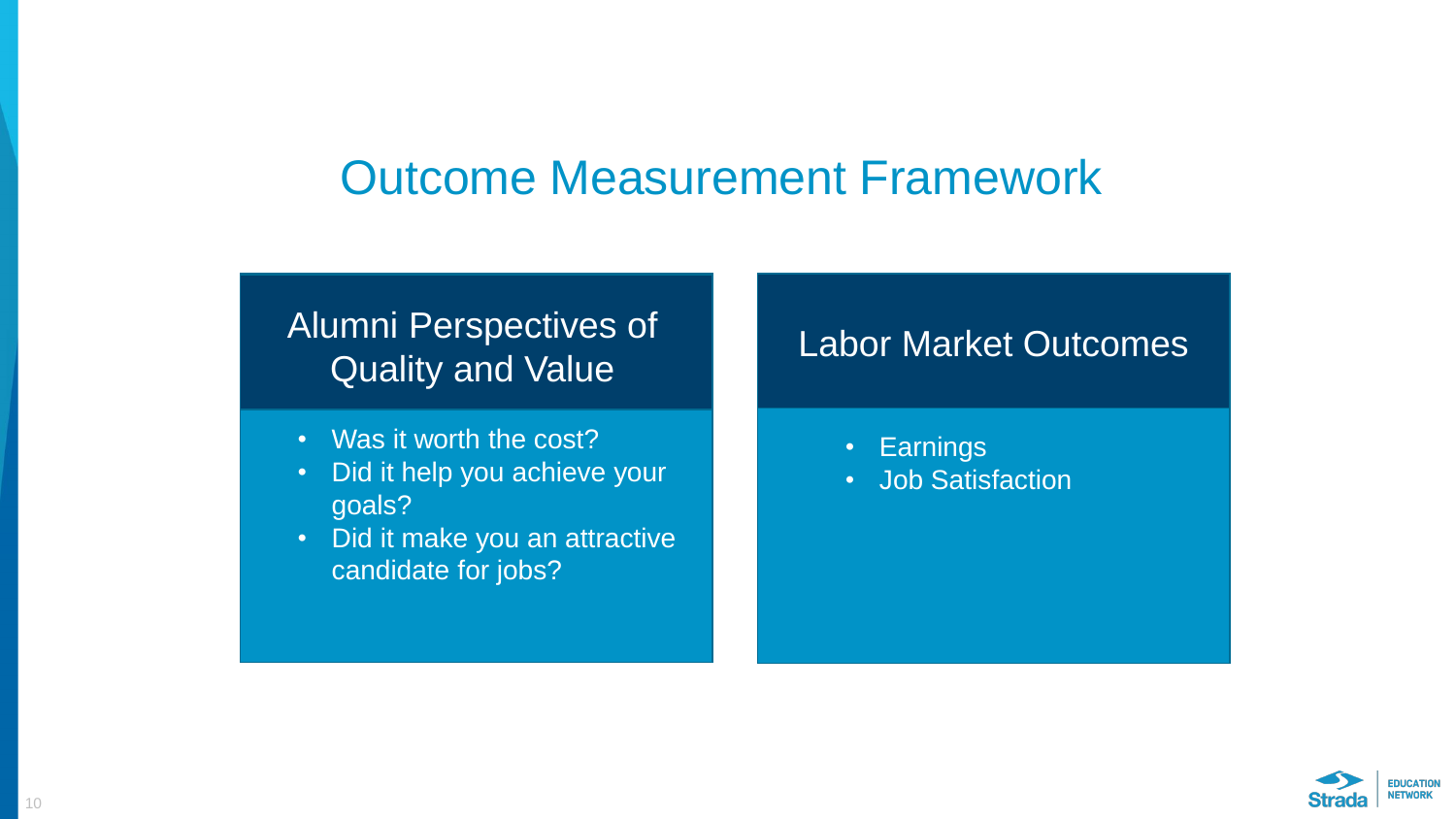Alumni outcomes of nondegree programs are slightly higher than associate degree programs, though not as high as bachelor's degree programs

#### Alumni ratings (strongly agree/agree)



BASE: 25- to 64-year-olds with a nondegree credential or higher (n=10,237) Note: "Bachelor's or higher "and "Associate" categories are inclusive of individuals who may have additionally completed a nondegree credential. "Nondegree" is inclusive of individuals who completed a nondegree credential but not a degree.

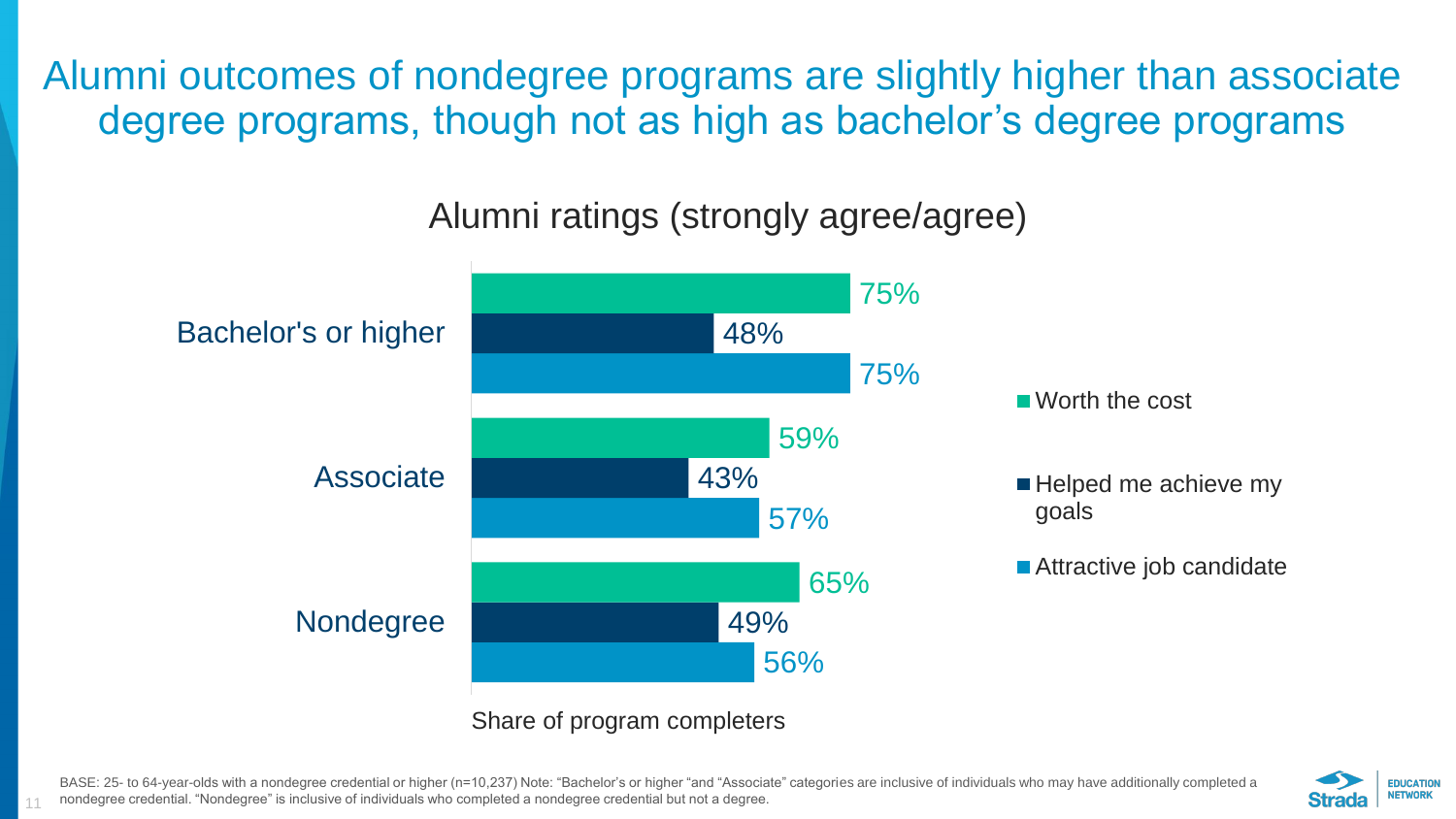## The labor market outcomes of nondegree programs are similar to associate degree programs





BASE: Employed 25- to 64-year-olds with a nondegree credential or higher (n=8,417). Note: "Bachelor's or higher "and "Associate" categories are inclusive of individuals who may have additionally

completed a nondegree credential. "Nondegree" is inclusive of individuals who completed a nondegree credential but not a degree.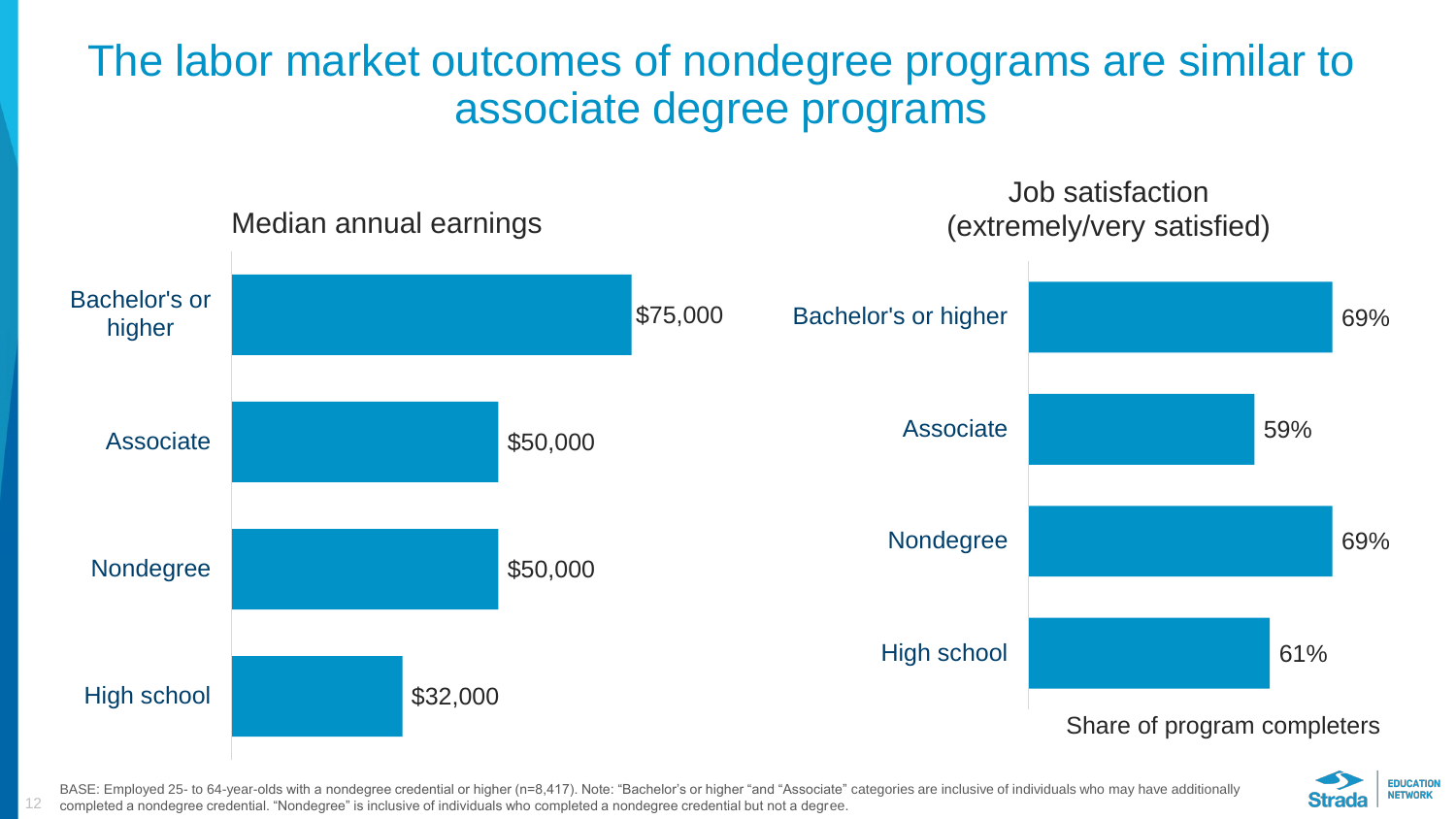### Adults who combine a college degree with a nondegree credential experience greater quality and value than those with a college degree alone



■ No nondegree credential ■ Nondegree credential



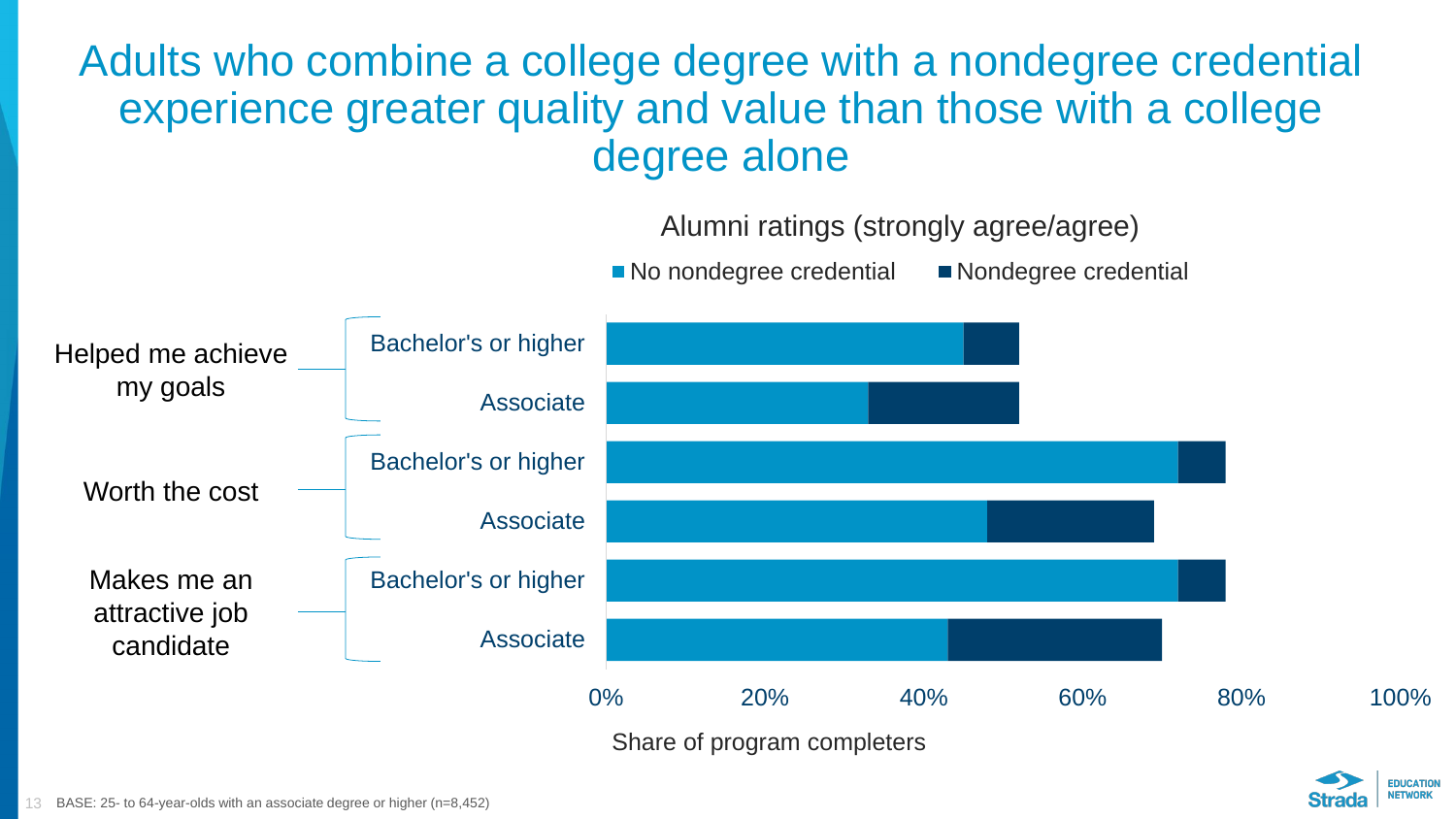Program/Credential **Characteristics**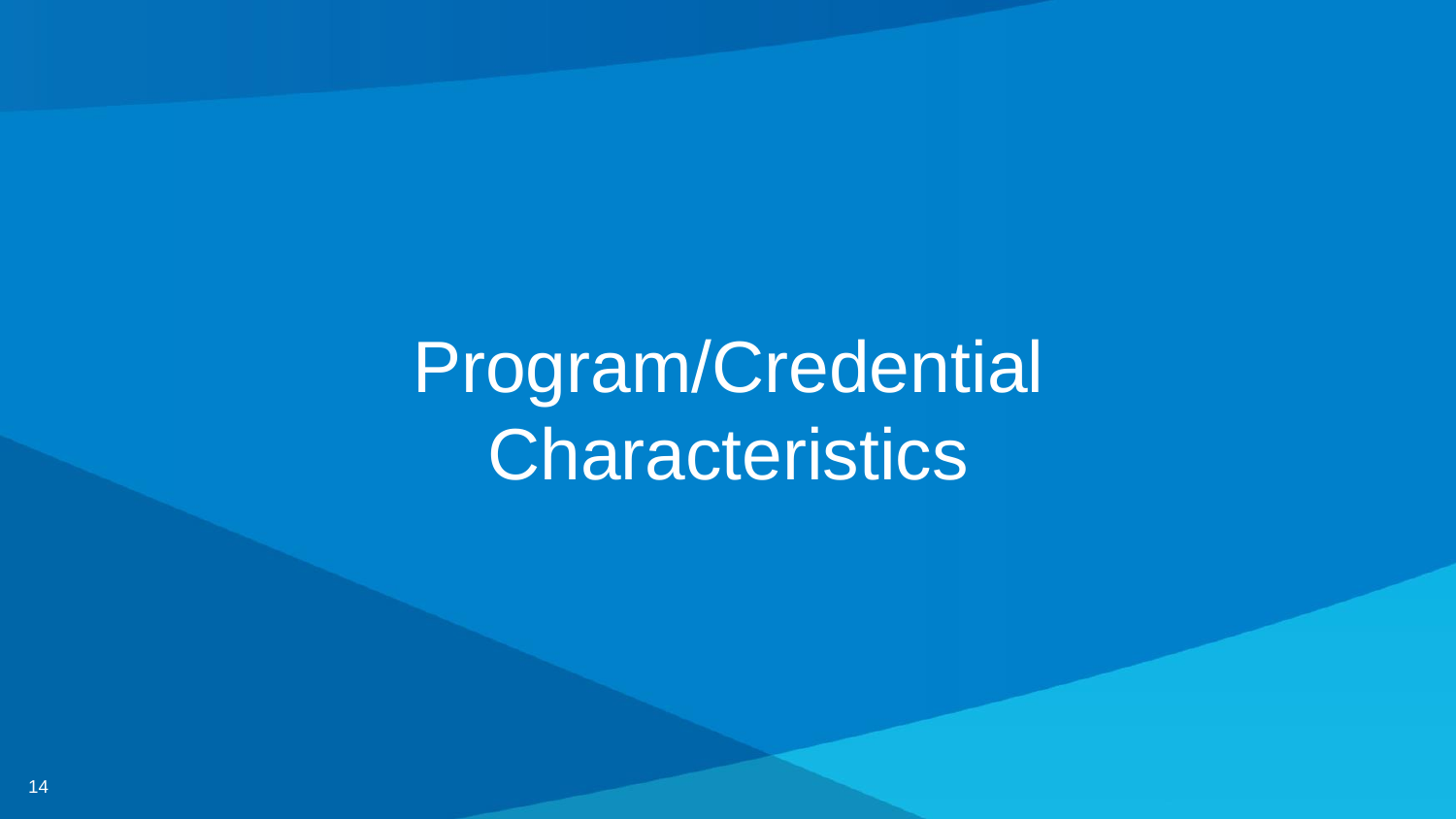Longer certificate programs do not necessarily lead to better alumni outcomes than shorter programs





15 BASE: 25- to 64-year-olds with an educational certificate who report a nondegree credential as their highest level of educational attainment (n=980)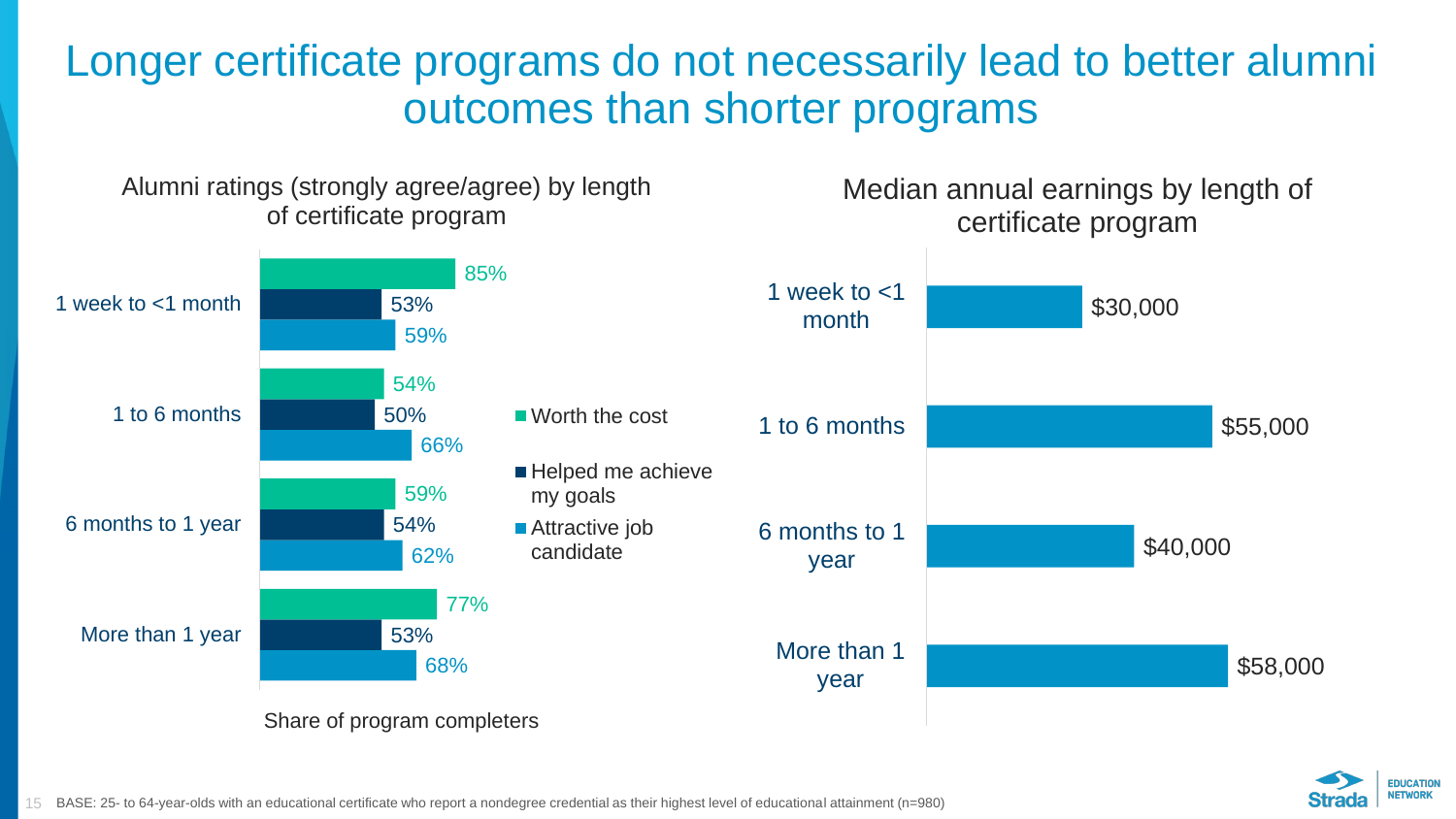### Health care nondegree credentials receive the highest ratings of quality and value

Alumni ratings (strongly agree/agree) by field of program



Share of working-age adults with nondegree credentials

![](_page_15_Picture_4.jpeg)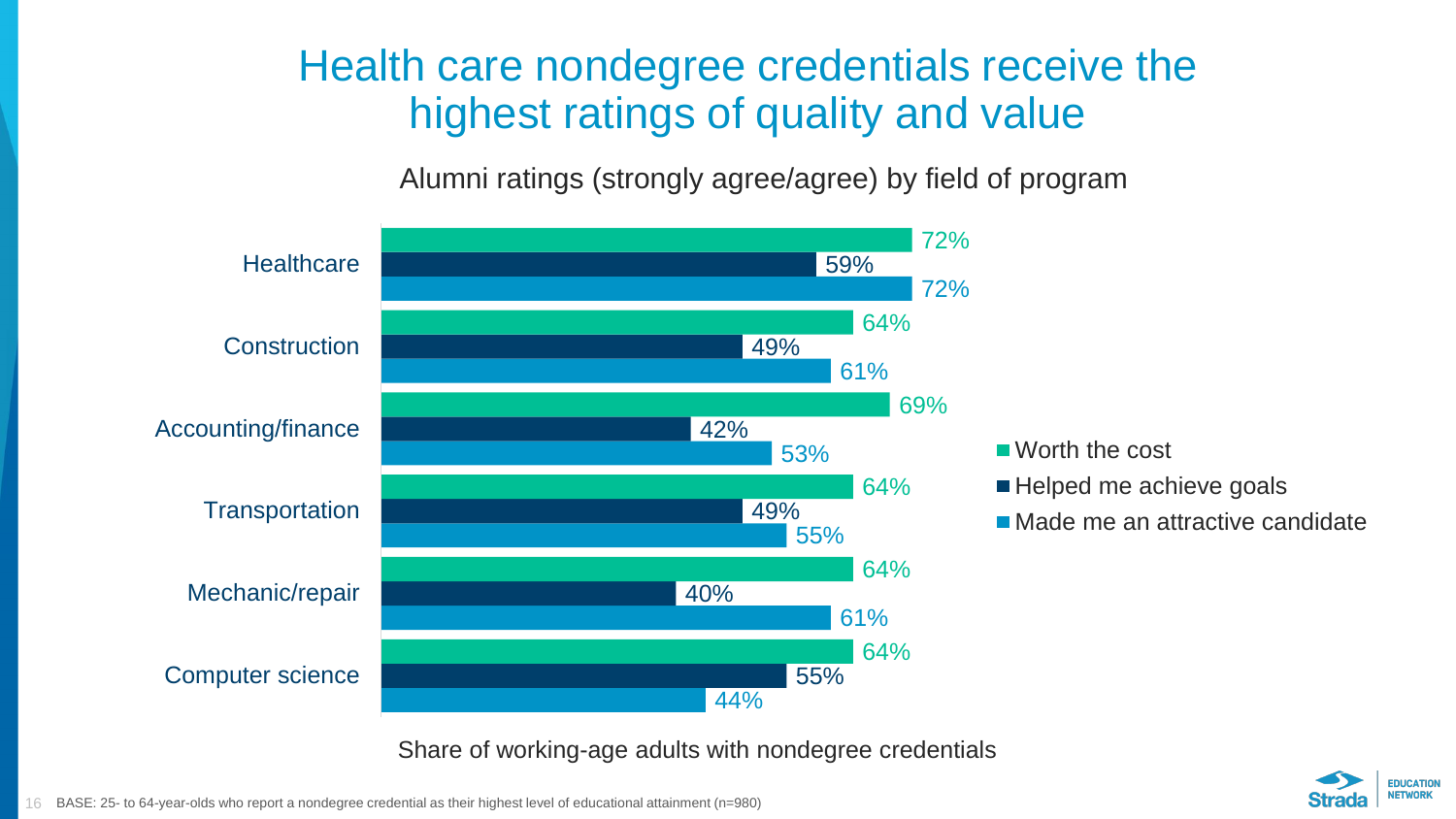Nondegree credentials issued by community colleges have the highest alumni ratings, while those issued by individual businesses and companies have the lowest

Alumni ratings (strongly agree/agree) by provider type

![](_page_16_Figure_2.jpeg)

![](_page_16_Picture_4.jpeg)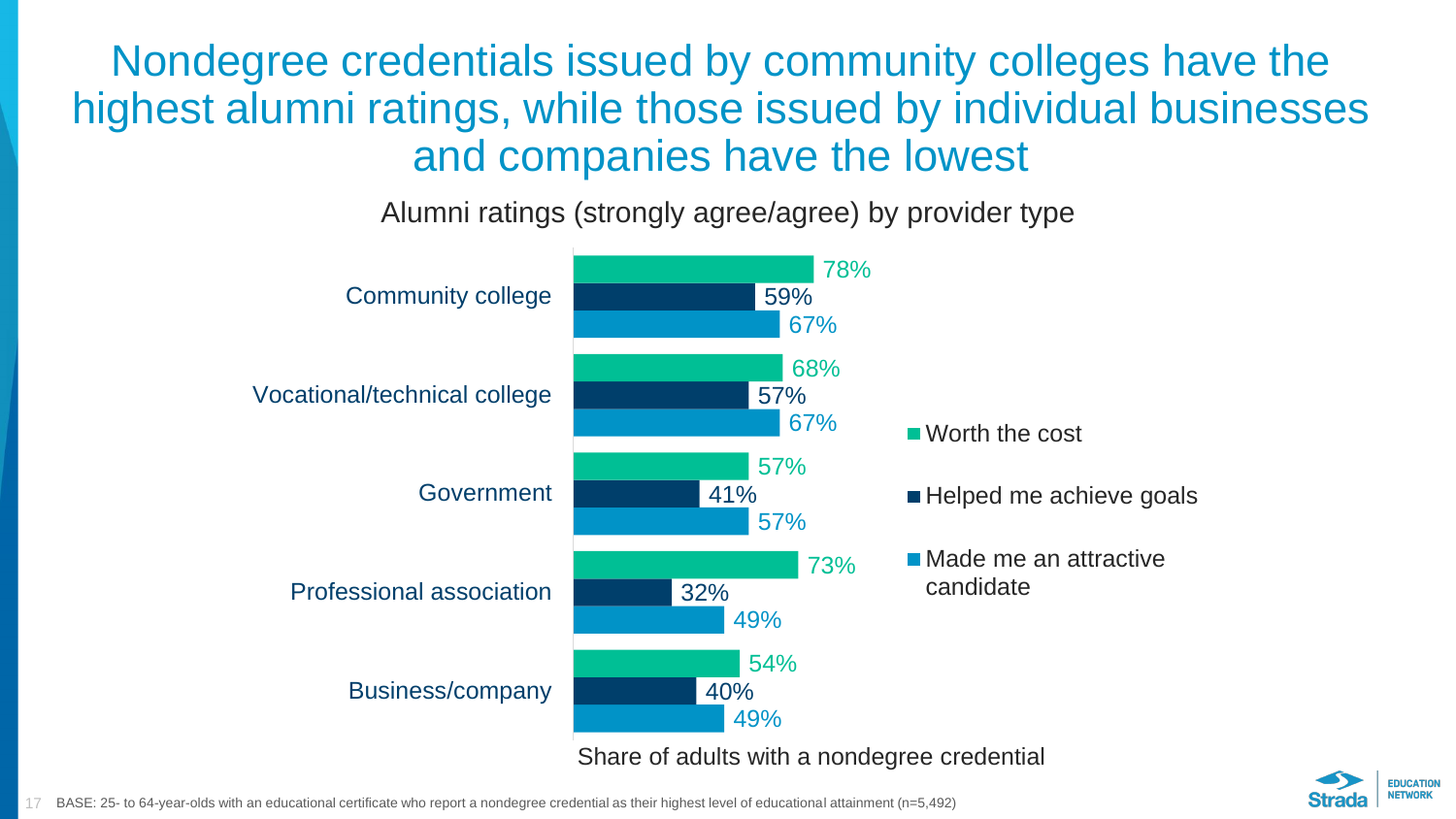# Demographics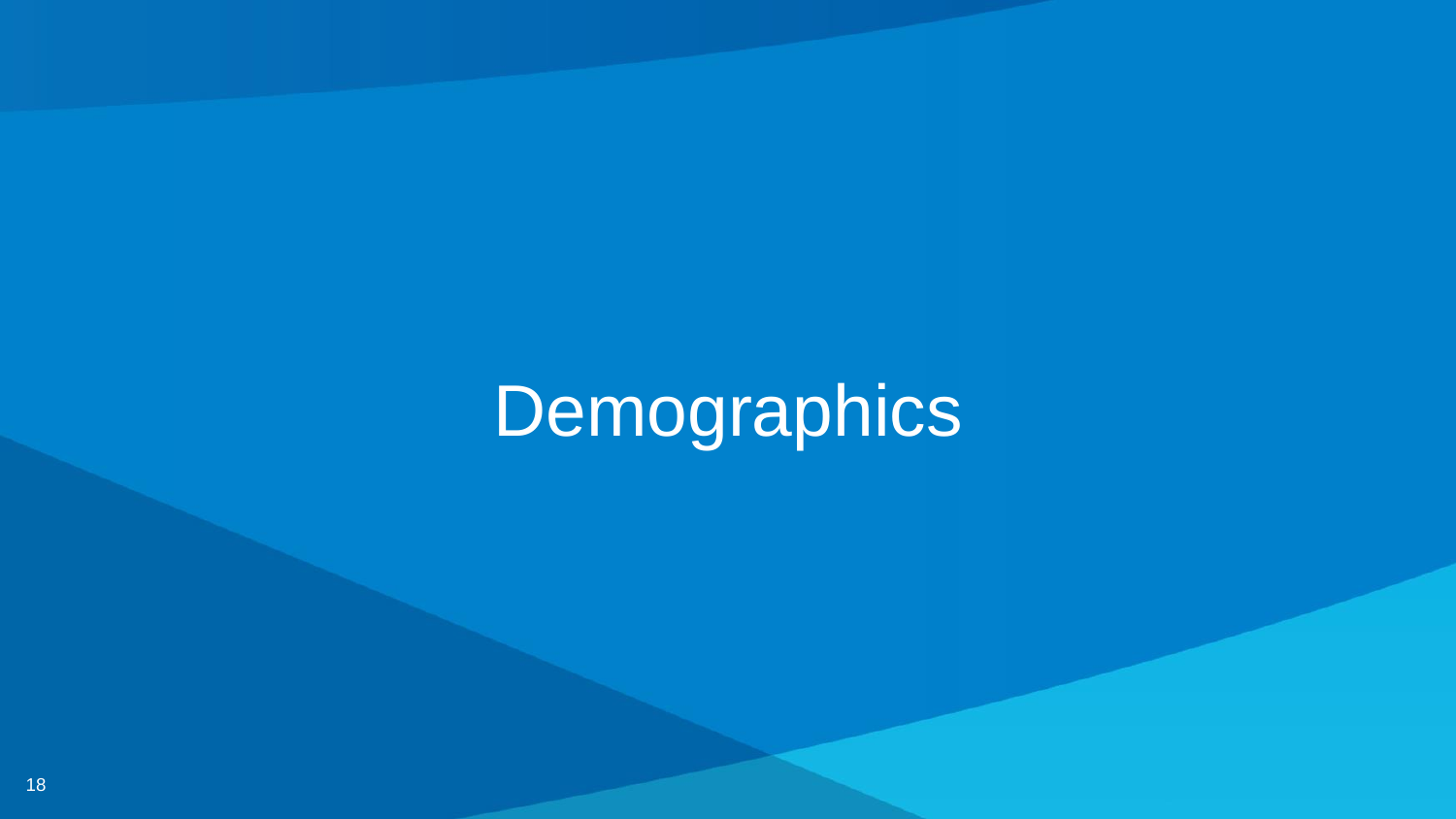## Among racial groups, Black Americans rate nondegree credentials the highest

Alumni ratings (strongly agree/agree) by demographic characteristics

![](_page_18_Figure_2.jpeg)

Share of adults with nondegree credentials

![](_page_18_Picture_4.jpeg)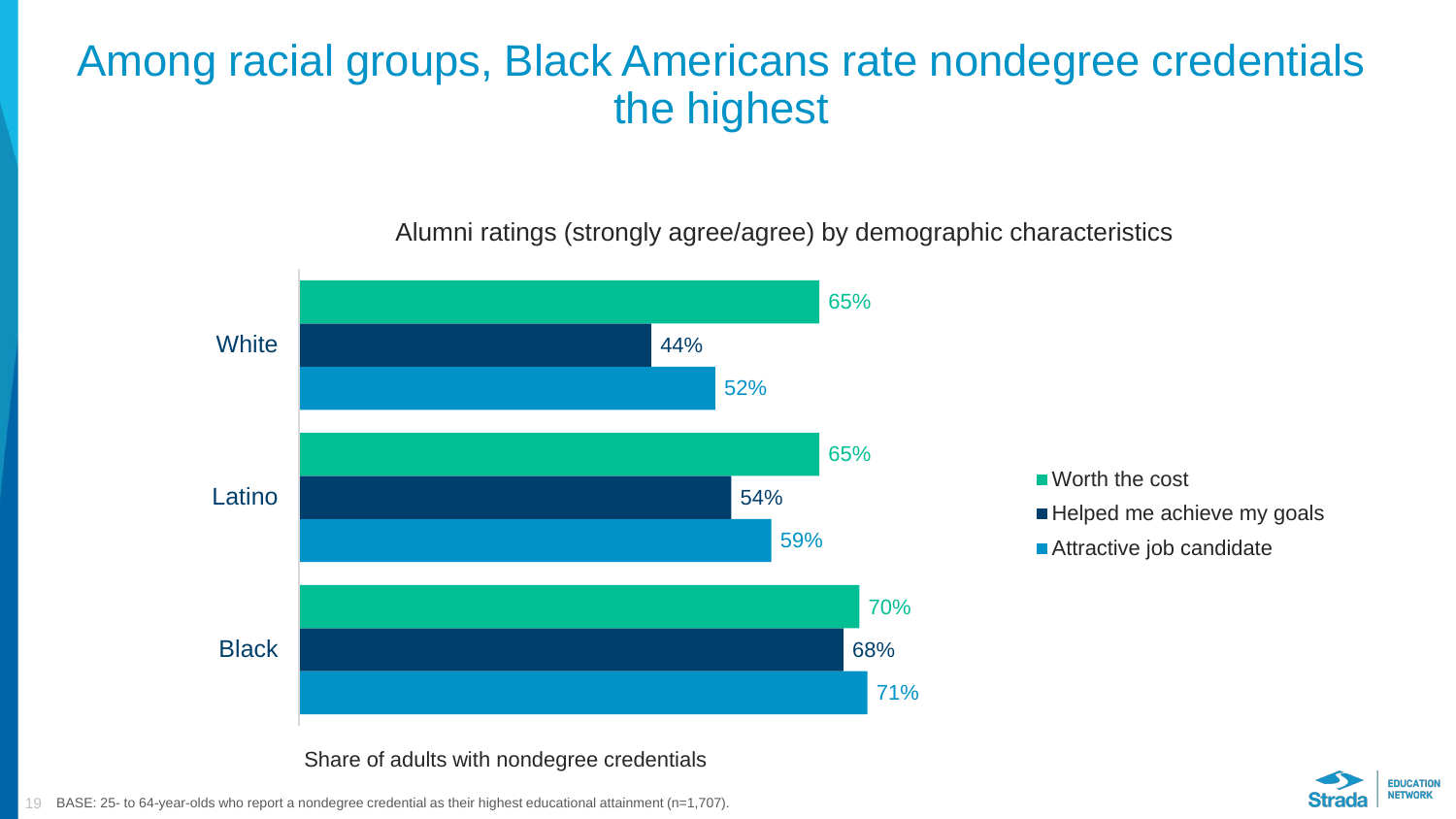# Key Findings

- **The outcomes of nondegree credentials earned in isolation are comparable to associate degree programs.** For example, 65 percent of those who complete nondegree programs said their education was worth the cost and 49 percent said it helped them achieve their goals, compared to 59 percent and 43 percent, respectively, of associate degree holders.
- **College graduates who combine their degree with a nondegree credential have substantially higher ratings of their education than those without nondegree credentials, especially associate degree holders.** For example, 43 percent of associate degree holders but not a nondegree credential said their education made them an attractive job candidate, compared to 70 percent of those who had both an associate degree and a nondegree credential.
- **Longer programs do not necessarily lead to better outcomes than shorter programs.** For example, 85 percent of those who completed a certificate program that took between a week and a month to complete said it was worth the cost, compared to 59 percent of those who completed a program that took between six months and a year to complete.
- **Among nondegree education and training providers, alumni rated community colleges the highest in terms of quality and value.** For example, 78 percent of those with a nondegree credential from a community college said it was worth the cost, compared to 54 percent of those with a nondegree credential from an individual business or company.
- **Black Americans rated nondegree programs the highest among racial groups, while white Americans rated them the lowest.** For example, 68 percent of Black Americans with a nondegree credential said their education helped them achieve their goals, compared to only 44 percent of white Americans with a nondegree credential.

![](_page_19_Picture_6.jpeg)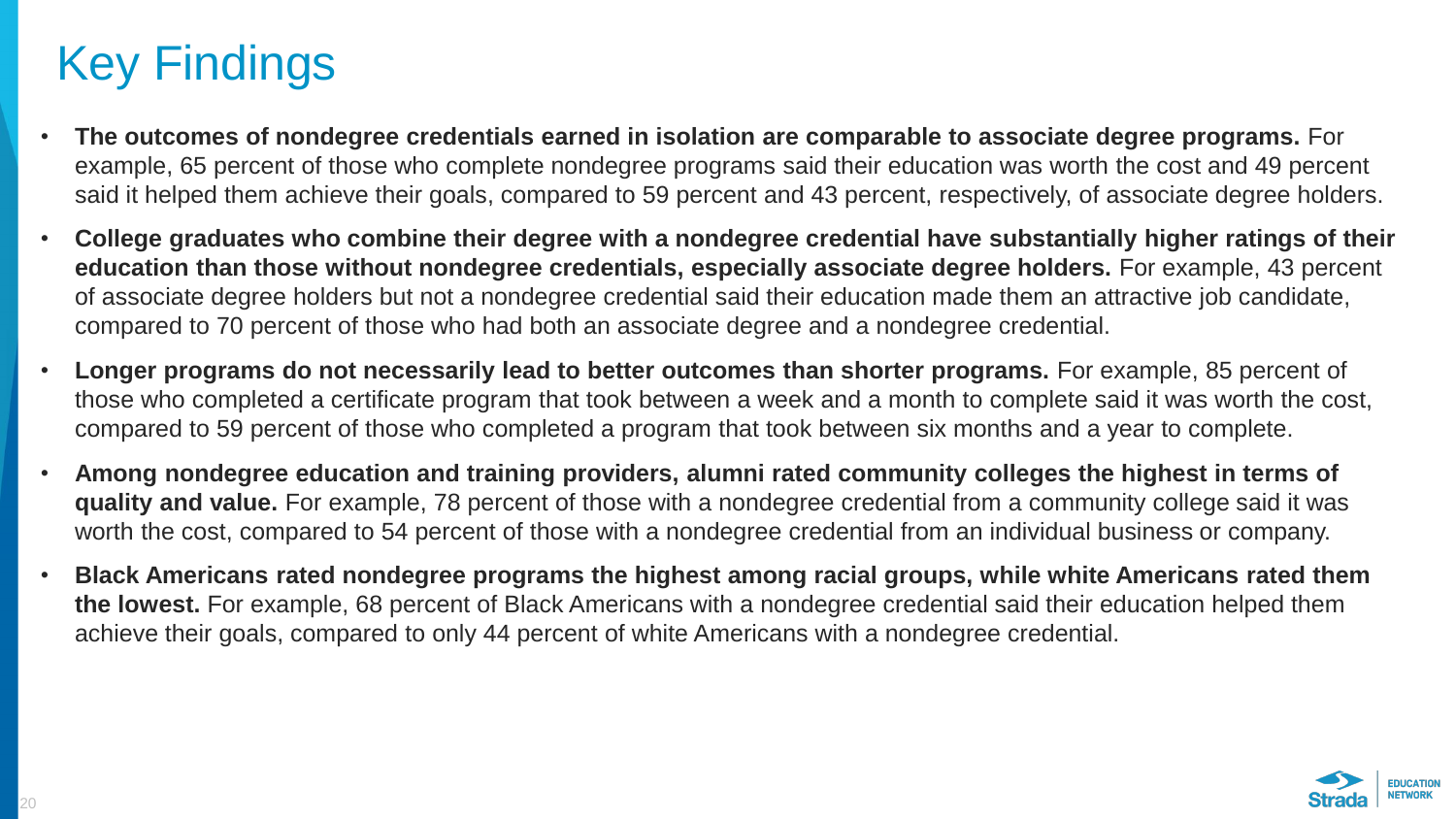Learn more at StradaInsights.org